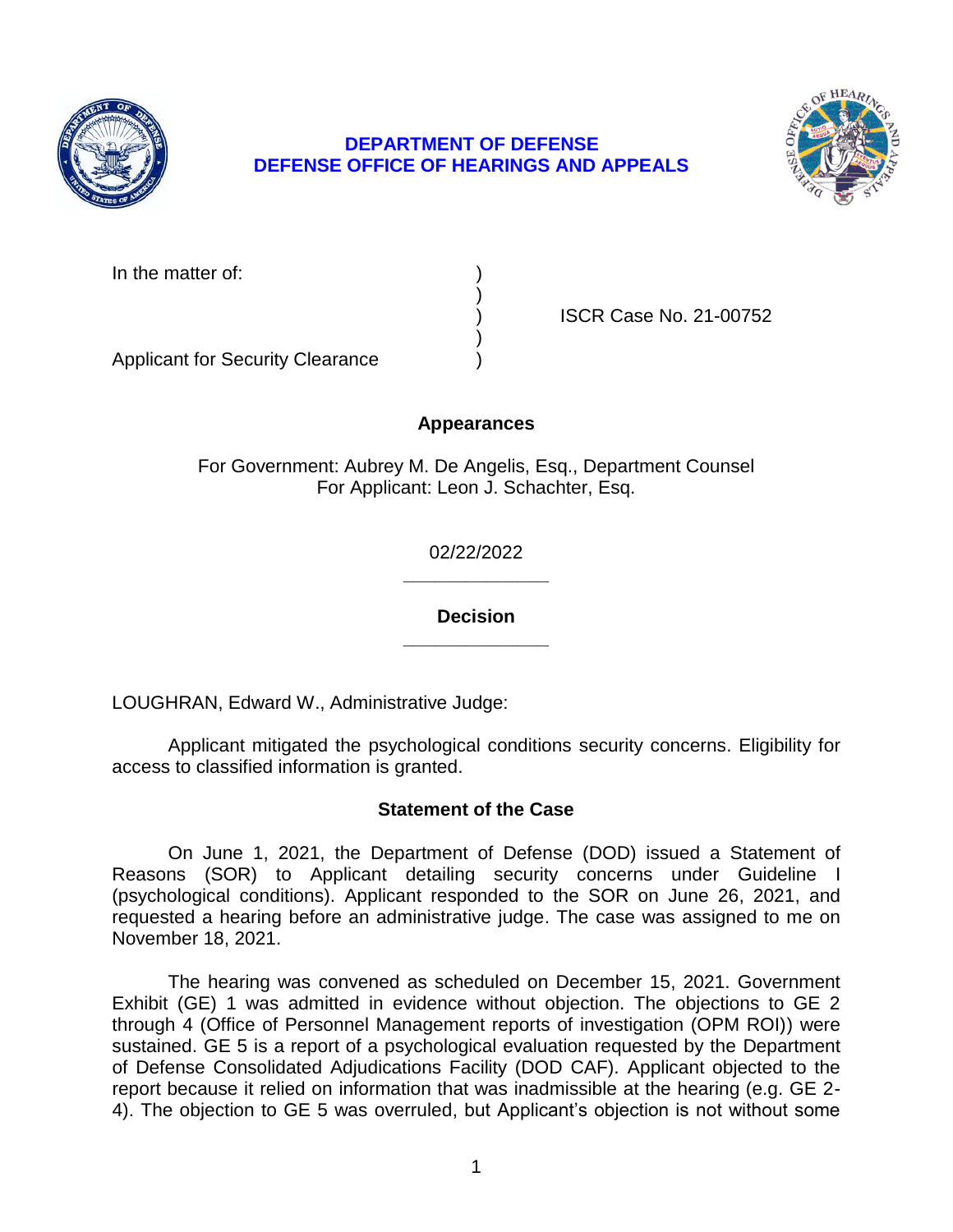merit as the report contains facts from OPM ROIs that would not otherwise be admissible without an authenticating witness (Additional Procedural Guidance E3.1.20.) and a statement from a therapist that might not be admissible without giving Applicant the opportunity to cross-examine the therapist (Additional Procedural Guidance E3.1.22.). The objection will go to the weight given to those facts not the admissibility of the exhibit.

 Applicant testified and submitted Applicant's Exhibits (AE) A through H, which identified in Hearing Exhibits I and II. The record was held open for Applicant to submit Applicant's request and without objection, I take administrative notice of certain provisions of the Diagnostic and Statistical Manual of Mental Disorders, Fifth Edition were admitted without objection. The Government's and Applicant's exhibits are additional documentary information. No additional evidence was submitted. At (DSM-5).

# **Findings of Fact**

# **Background**

 Applicant is a 41-year-old employee of a defense contractor. He has worked for he has not earned a degree. He has never married, but he has a girlfriend that he expects will be his fiancée. He has no children. (Transcript (Tr.) at 20, 23, 26-27; GE 1; his current employer since about September 2018. He attended college for a period, but AE A)

# **Applicant's Conduct and History of Mental Health Treatment**

 Applicant has a history of depression and mental health treatment. When he was in high school, he took his father's gun and hid it in his room. He stated that he thought police. He was hospitalized for three days in 1999 when he was about 18 or 19 years old, after suffering from depression. He may have been diagnosed with bipolar disorder. He was prescribed medication, which he found helpful, and his medication was he was a failure and his father was abusing him. He told a teacher who reported it to the discontinued in about 2000 or 2001. (Tr. at 23-24, 43-50; GE 5; AE F)

with bipolar disorder and borderline personality disorder.<sup>1</sup> In his December 2018 Applicant was depressed and had suicidal thoughts following his uncle's death in 2003. During the same time period, Applicant had an argument with a co-worker and attacked him because Applicant "wasn't in the right mindset." Applicant stated that during the fight, the co-worker was choking him, and Applicant was able to grab scissors off a desk and stabbed him in the back. He asserted that he stabbed the coworker in self-defense to stop the choking. He went to a hospital and reported he had suicidal thoughts. He was hospitalized for three days. He may have been diagnosed

<sup>&</sup>lt;sup>1</sup> The evidence of the borderline personality disorder comes from the DOD records that were reviewed by the psychologist for the DOD CAF but not offered into evidence. No actual medical records were reviewed by the DOD CAF psychologist or Applicant's psychologist, nor were any medical records offered into evidence by either side.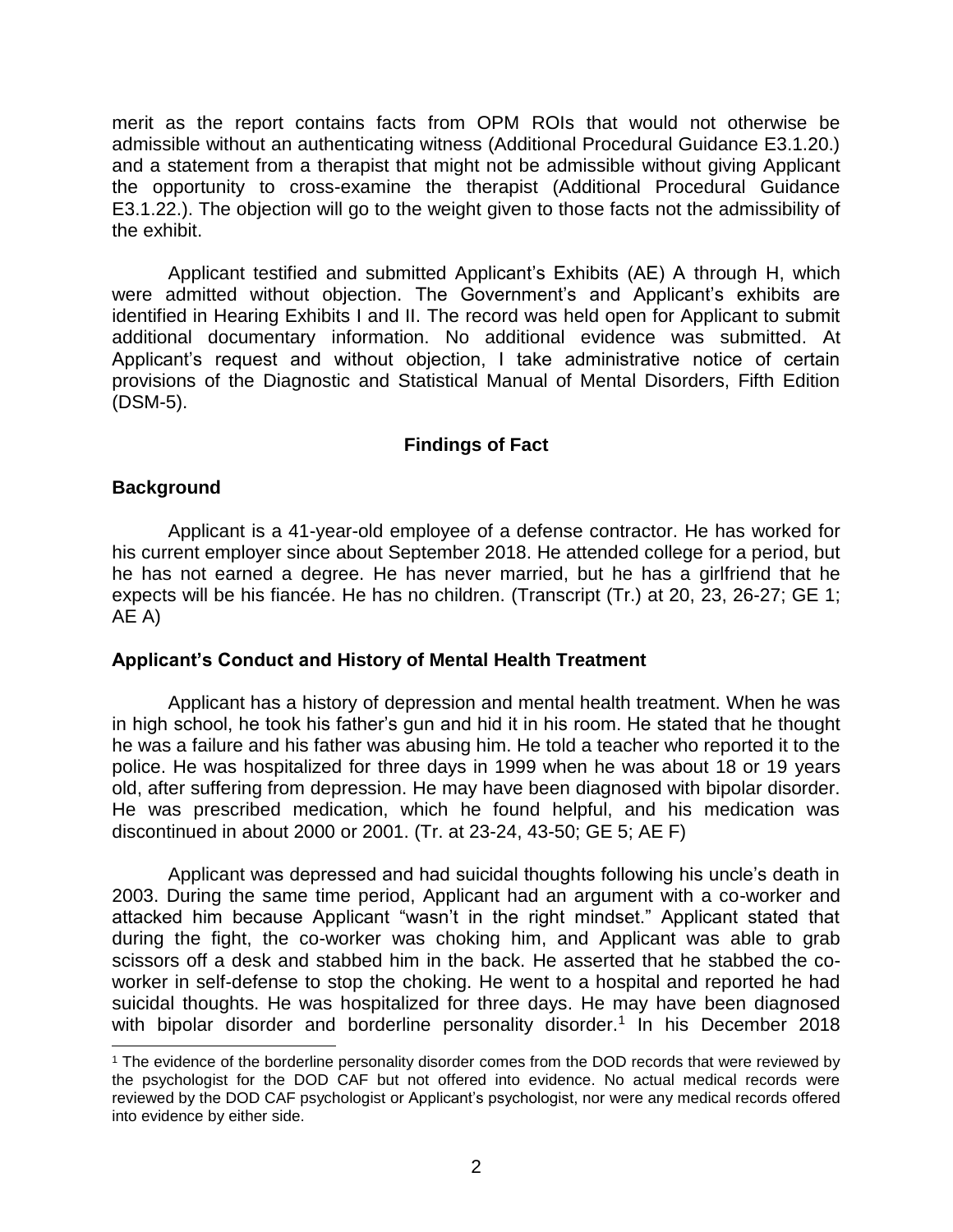Questionnaire for National Security Positions (SF 86), he reported the treatment was "for suicidal tendencies." (Tr. at 28-36, 47, 50-58; Applicant's response to SOR; GE 1, 5; AE F)

 Applicant was charged, apparently with some type of assault. He pleaded *nolo contendere* and was sentenced to probation for three years. He continued taking medication until about 2005. Applicant stated it was the last time he was in a fight. (Tr. at 28-36, 47, 50-58; Applicant's response to SOR; GE 1, 5; AE F)

 Applicant worked for a large federal contractor, primarily overseas, from 2013 until he was terminated in January 2018 after allegations of misconduct. He stated that the termination letter contained words to the effect that he was "terminated for aggressive behavior." He stated that he was dealing with bullies at work, and there was an incident where they pulled his pants down. They took a video of his private parts and posted it on social media. On another occasion, he was recovering from surgery and had to wear adult diapers because of the bleeding. His co-workers pulled his pants down exposing the diapers and again posted the video on social media. Applicant kicked a drawer out of embarrassment and frustration with his co-workers. He complained to management, but "it was kind of swept under the rug." He asserted that his tormentors falsely accused him of unprofessional conduct, including racism, arguing with customers, and creating a hostile work environment. He stated that his tormentors were doing to him exactly what they reported that he was doing. Applicant stated that he was the subject of racial remarks by several employees. (Tr. at 37-43, 59-63; Applicant's response to SOR; GE 1, 5; AE F, H)

 Applicant also stated that he refused to lie to cover up management's unethical practices and systemic security violations. He complained to management as early as January 2017. He also stated a subordinate confronted him, would not comply with Applicant's directives, shouted at Applicant, and tried to block Applicant from leaving his office. Applicant was terminated after an internal company investigation. Applicant filed a complaint with a defense agency's inspector general (IG). He reported several procedures. The investigation is apparently still pending. (Tr. at 37-43, 59-63; employees for unethical conduct; fraud, waste, and abuse; and violating security Applicant's response to SOR; GE 1, 5; AE F, H)

 Applicant returned to counseling after the termination. He moved at one point and saw several therapists, including an online therapist for about four to six months. because he had started seeing his current physician who prescribed his medication. (Tr. The online therapist thought Applicant was non-compliant,<sup>2</sup> but Applicant stated it was at 47, 63-65; Applicant's response to SOR; GE 5; AE F)

 $\overline{a}$ 

 $2$  The evidence that Applicant was noncompliant comes from a statement by the therapist that was in the DOD records reviewed by the psychologist for the DOD CAF, but not offered into evidence.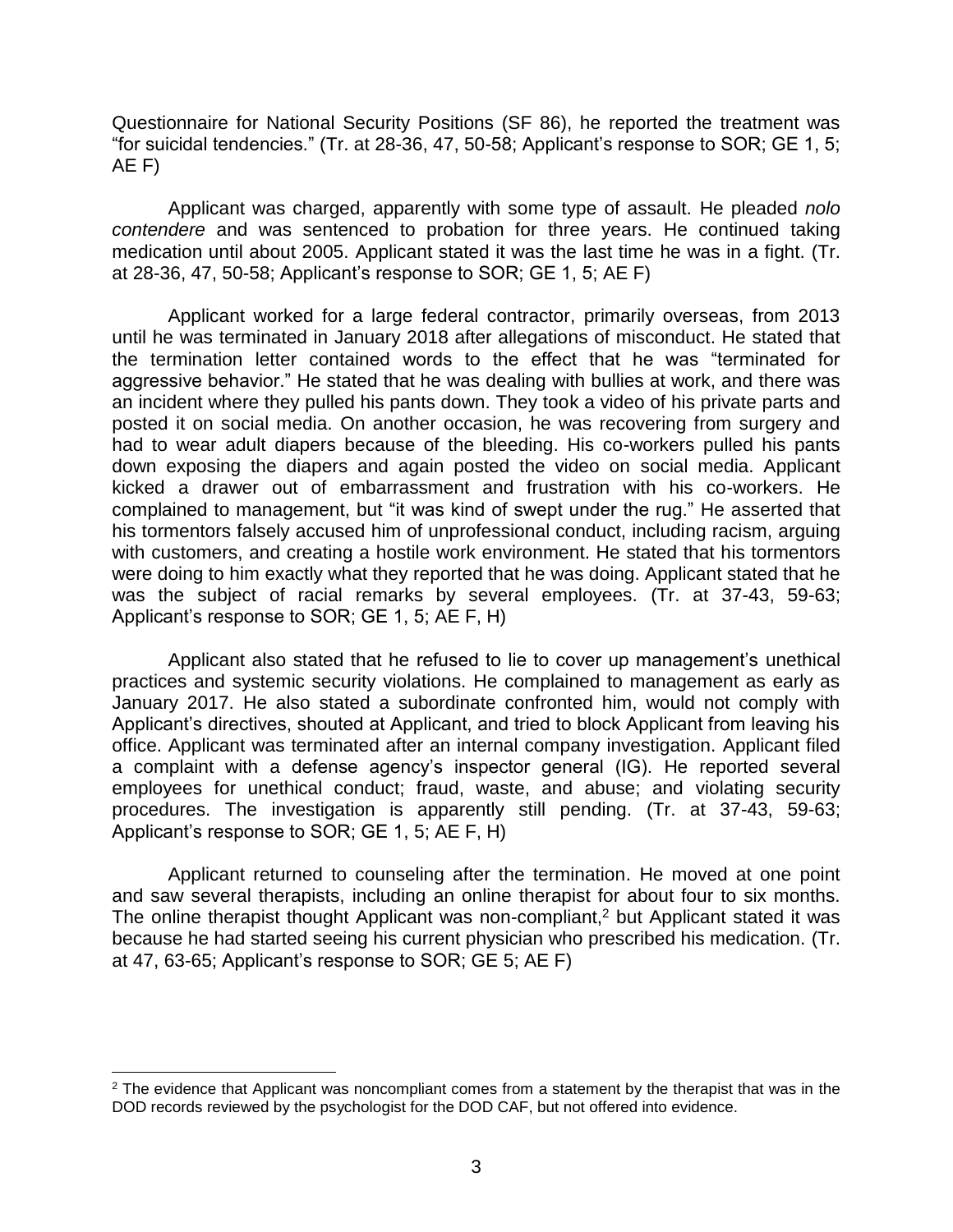### **DOD CAF Psychological Evaluation - February 2021**

 The DOD CAF requested that Applicant undergo a psychological evaluation. The evaluation was conducted on February 1, 2021, by a licensed psychologist (hereinafter referred to as psychologist or DOD CAF psychologist) who was contracted from private practice by the DOD CAF. A report of the evaluation was prepared on February 28, 2021. The psychologist was provided with a "DOD CAF Psych Consult," Applicant's December 2018 SF 86, and "Investigative Results Report 20190516." The SF 86 is in evidence; the other two documents are not. The Psych Consult is apparently the request for the evaluation and the Investigative Results Report is apparently the OPM background investigation.

The psychologist used the DOD records at her disposal to interview Applicant about his history. No actual medical records were available to the psychologist. They discussed his hospitalizations in 1999 and 2003. She reported that he "was diagnosed with Bipolar Disorder and Borderline Personality Disorder, according to DOD records, although he reported only Bipolar Disorder." She did not explain when he was diagnosed and under what circumstances. She reported:

Due to the lack of records and data, it is unclear if [Applicant's] previous diagnoses are accurate, if there are other diagnoses present, and/or if he continues to experience significant mental health issues, as he was not forthcoming and provided contradictory information about his psychological status. [Applicant's] behavioral presentation could suggest a mood or personality disorder, but further data is needed to confirm these diagnoses. Regardless of the fact that specific diagnoses are unclear, his history suggests that there have been serious mood issues. Currently, however, [Applicant] reported experiencing anxiety symptoms related to stress.

The psychologist also noted that Applicant received counseling from February 2018 through May 2019. She indicated that a statement from the therapist "indicated that he was not compliant with most of the therapist's recommendations, including seeking psychiatric care; however, no records were able to be obtained." The psychologist provided the following diagnosis:

Adjustment Disorder with anxiety R/O Bipolar Disorder (by history) R/O Borderline Personality Disorder (by history)

 In psychological evaluations, the term "R/O" followed by a disorder does not mean that the individual is diagnosed with that disorder. It means the evaluator has to "rule out" that diagnosis. *See e.g.,* [https://www.medfriendly.com/rule-out-diagnosis.html:](https://www.medfriendly.com/rule-out-diagnosis.html)

Rule out means to eliminate as a possibility. For example, a doctor may have a patient's blood pressure tested to rule out high blood pressure. That is, the doctor wants to know if the results from the test will eliminate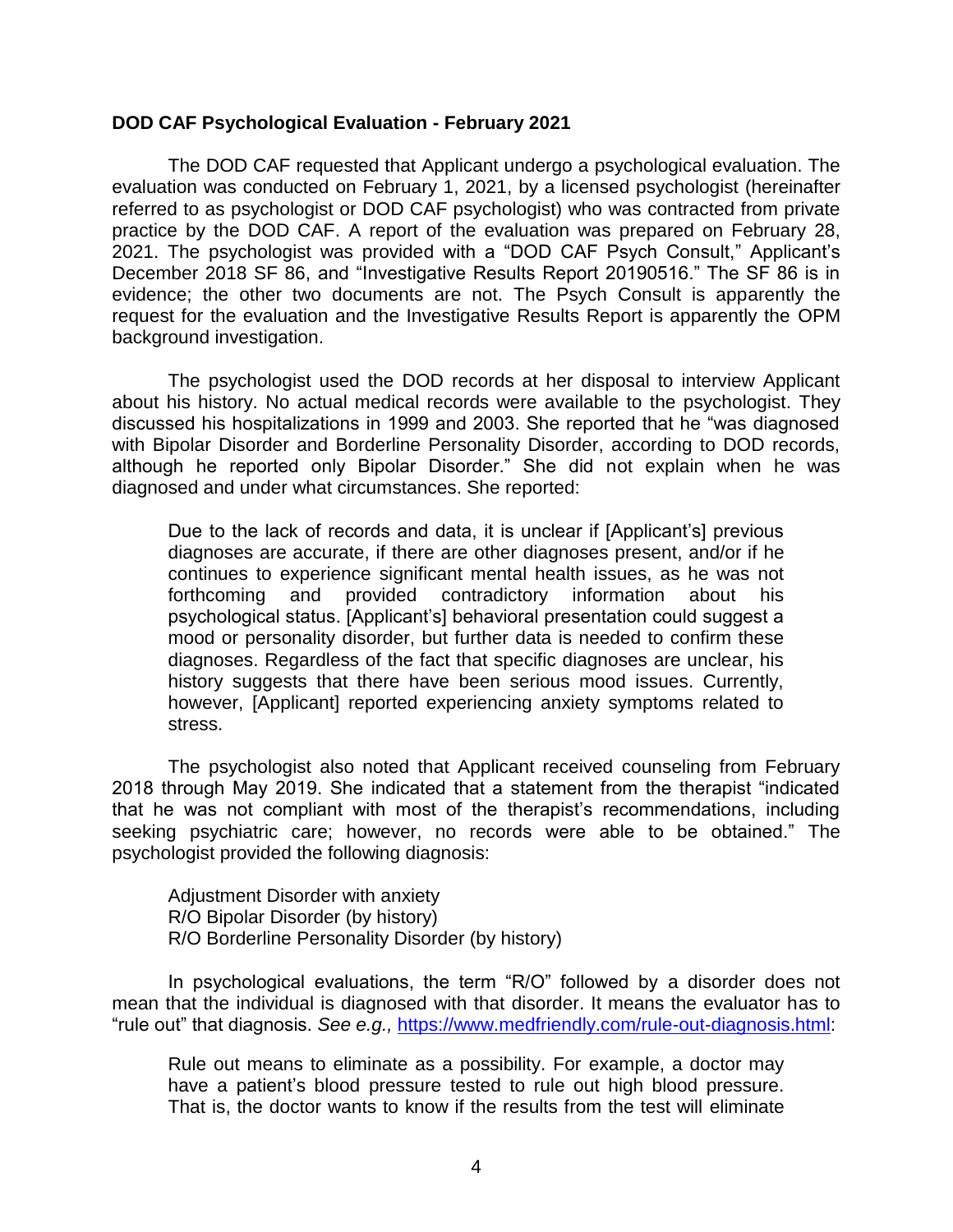the possibility that the patient has high blood pressure. Rule out is commonly abbreviated as R/O in medical charts. In the example above, the doctor's note to the health care worker that performs the test may say: R/O high blood pressure. It is important to note that this does not mean that the patient has been diagnosed with high blood pressure. In doctor notes, rule outs are typically listed underneath diagnoses that have already been established.

The psychologist concluded:

[Applicant] presents with a psychiatric condition that could pose a significant risk to his judgment, reliability or trustworthiness concerning classified information. [Applicant] reported that he is not and has not experienced significant mood symptoms, although his history suggests otherwise. Throughout the evaluation process, [Applicant] has been a poor historian and has provided conflicting information, and he has minimized his condition. The fact that [Applicant] attacked a coworker and kicked an object while at work is extremely concerning. He was terminated, but he feels that this was unjustified. These are the only scenarios that he has admitted to, while there were allegations of "unprofessional conduct, fighting with customers, targeting employees, racism, and creating a hostile work environment." These all suggest poor judgment, which would only be exacerbated by the fact that [Applicant] is not in treatment; and if his previous diagnoses are accurate, his current medication is not addressing those symptoms. [Applicant's] mental health status appears to have had negative impacts on his work performance and his ability to maintain working relationships with others.

For the reasons stated above, [Applicant's] prognosis is guarded to poor. His denial of mental health issues only further demonstrates his poor judgment, which was evident behaviorally at his last job. His symptoms have required hospitalization in the past, and his online therapist indicated that he was noncompliant. While [Applicant] does not appear willing to engage in psychotherapy, it could potentially improve his prognosis.

# **Applicant's Psychological Evaluation - August 2021**

 Applicant sought his own evaluation from a licensed clinical forensic psychologist (hereinafter psychologist or Applicant's psychologist) with extensive experience in forensic psychology. The psychologist considered documents provided by Applicant, including the DOD CAF evaluation, the SOR, and a "Defense Legal Services Agency, letter to [Applicant] dated August 13, 2021," which I assume is the "discovery" letter on Applicant and interviewed him for about two hours. The report of that evaluation is from Department Counsel to Applicant. The psychologist conducted a psychological test dated August 30, 2021. (AE F)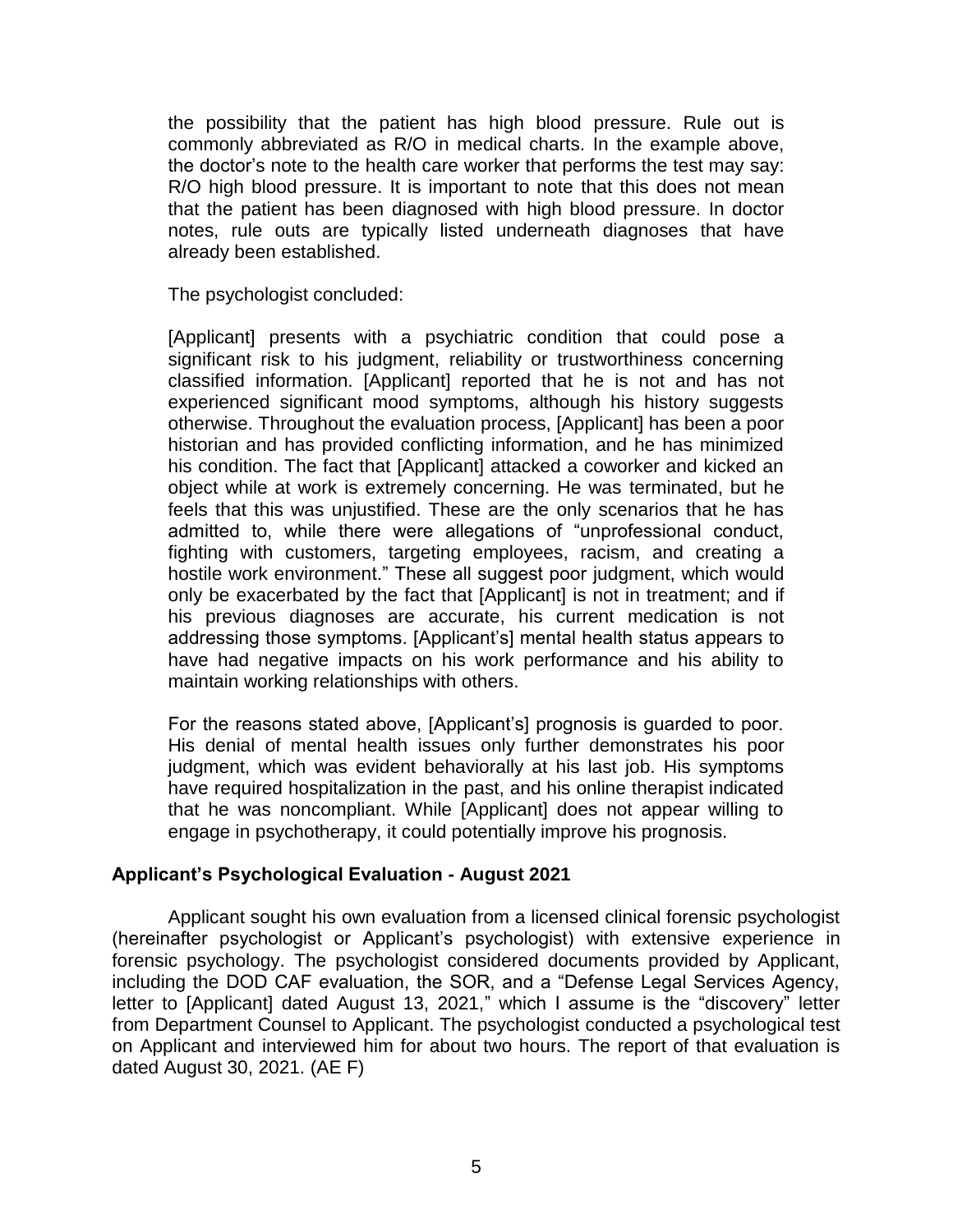The diagnosis was major depressive disorder, recurrent episode, in full remission (with medication). The report included a lay description of depression from the Mayo Clinic:

Depression is a mood disorder that causes a persistent feeling of sadness and loss of interest. Also called major depressive disorder or clinical depression, it affects how you feel, think and behave and can lead to a variety of emotional and physical problems. You may have trouble doing normal day-to-day activities, and sometimes you may feel as if life isn't worth living.

More than just a bout of the blues, depression isn't a weakness and you can't simply "snap out" of it. Depression may require long-term treatment, psychological counseling or both.

 Symptoms of depression include (some symptoms not included in this decision but available in the report and the DSM-5):

- Feelings of sadness, tearfulness, emptiness or hopelessness
- Angry outbursts, irritability or frustration, even over small matters
- Anxiety, agitation or restlessness
- Trouble thinking, concentration, making decisions and remembering things
- Frequent or recurrent thoughts of death, suicidal thoughts, suicide attempts or suicide

The psychologist concluded:

[Applicant] has experienced several episodes of depression, all of which have responded well to medication. During one such episode, [Applicant], as a result of his depressed mood, engaged in criminal behavior involving an assault. That was in 2003. [Applicant] has as far as is known, been free from criminal behavior subsequently.

Although [Applicant] is subject to depression, he is able to seek appropriate treatment and has responded well to prescribed medications. [Applicant] is insightful regarding his need for treatment and his need for medication compliance to maintain his stability.

Applicant's psychologist agreed with the DOD CAF psychologist's evaluation that Applicant suffers from a mental health disorder and that he needs ongoing medication treatment. He disagreed with the DOD CAF psychologist's "implication that all allegations against [Applicant] are, in fact, accurate and that allegations with which Applicant has disagreed are merely instances of [Applicant] not having 'admitted' to them." He noted that the fact that the DOD CAF psychologist had "no basis for determining which allegations are accurate yet forges ahead with the conclusion that the worst beliefs about [Applicant] are correct demonstrates such an extreme degree of bias that her report should be discarded."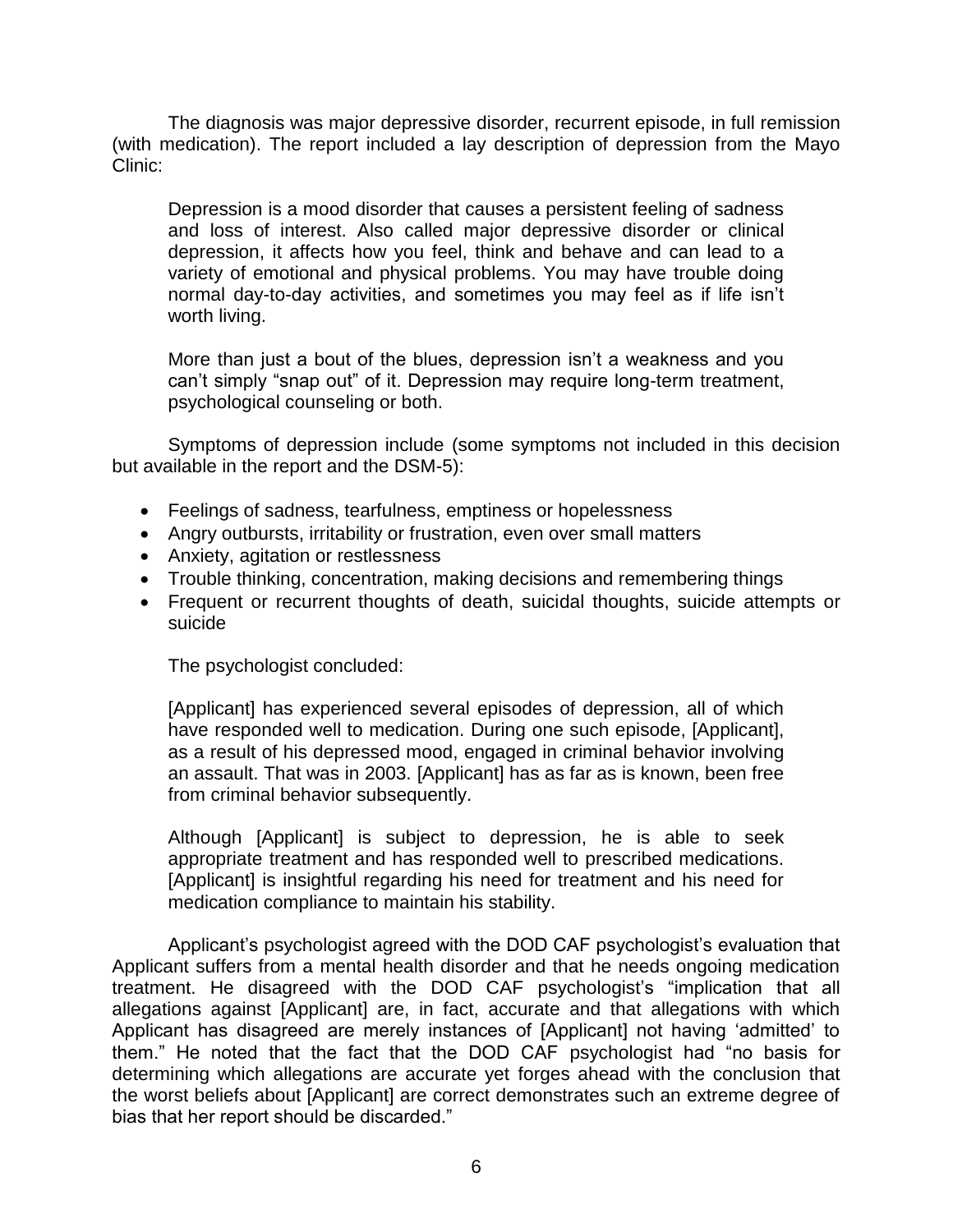# **Diagnostic and Statistical Manual of Mental Disorders, Fifth Edition (DSM-5)**

# **Adjustment Disorder with Anxiety**

 According to the DSM-5, the essential feature of adjustment disorders is the presence of emotional or behavioral symptoms in response to an identifiable stressor. By definition, the disturbance in adjustment disorders begins within three months of onset of a stressor and lasts no longer than six months after the stressor or its consequences have ceased. A stressor may be a single event (e.g., a termination of a romantic relationship), or there may be multiple stressors (e.g., marked business difficulties and marital problems). Stressors may be recurrent (e.g., associated with seasonal business crises, unfulfilling sexual relationships) or continuous (e.g., a persistent painful illness with increasing disability, living in a crime-ridden neighborhood).

 Symptoms or behaviors are clinically significant, as evidenced by one or both of the following:

- 1. Marked distress that is out of proportion to the severity or intensity of the stressor, taking into account the external context and the cultural factors that might influence symptom severity and presentation.
- 2. Significant impairment in social, occupational, or other important areas of functioning.

 For adjustment disorder with anxiety, the symptom of nervousness, worry, jitteriness, or separation anxiety is predominant.

### **Major Depressive Disorder**

 The criterion symptoms for major depressive disorder must be present nearly every day to be considered present, with the exception of weight change and suicidal ideation. Fatigue and sleep disturbance are present in a high proportion of cases; psychomotor disturbances are much less common but are indicative of greater overall severity, as is the presence of delusional or near-delusional guilt.

 The essential feature of a major depressive episode is a period of at least two weeks during which there is either depressed mood or the loss of interest or pleasure in nearly all activities. Many individuals report or exhibit increased irritability (e.g., persistent anger, a tendency to respond to events with angry outbursts or blaming others, an exaggerated sense of frustration over minor events).

 A major depressive episode that occurs in response to a psychosocial stressor is distinguished from adjustment disorder with depressed mood by the fact that the full criteria for a major depressive episode are not met in adjustment disorder.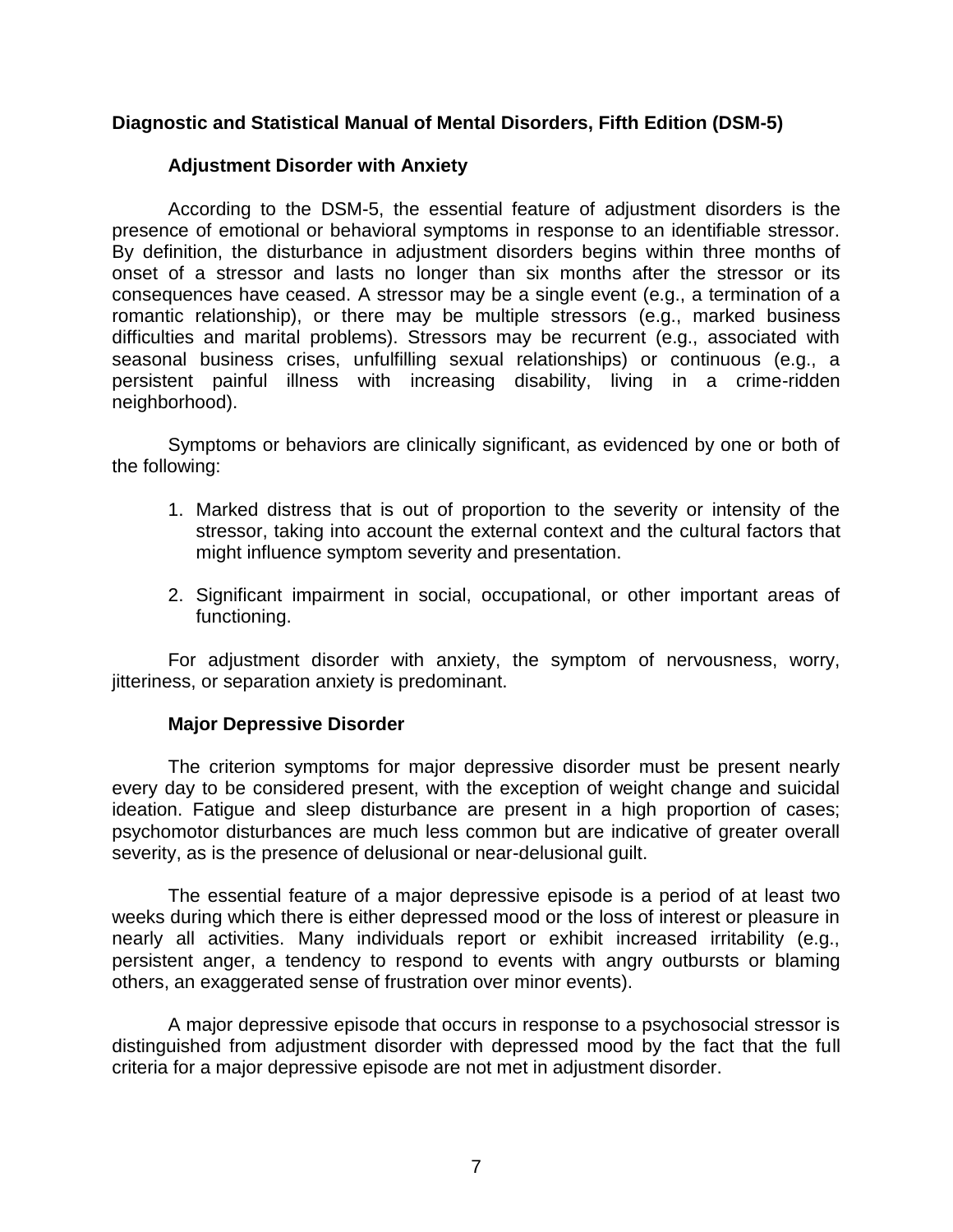In full remission means that during the past two months, no significant signs or symptoms of the disturbance were present.

### **Applicant's Current Treatment**

 Applicant is seeing a therapist. He has a physician who prescribes him medication for his depression. He stated that his bouts of depression are usually mild, but if it gets bad, he reaches out to the doctor to see if the medication needs to be upgraded or updated. He will also talk to his girlfriend and other friends who support him. (Tr. at 24-28, 63-65; AE F, G)

#### **Character Evidence**

 Applicant submitted documents and letters attesting to his excellent work performance, strong moral character, and mental stability. He received bonuses in 2015 and 2016 and incentive pay in 2017. His performance evaluations for 2019 to 2021 were very good. He is praised for his responsibility, honesty, reliability, maturity, trustworthiness, kindness, loyalty, leadership, judgment, work ethic, dedication, dependability, technical skills, and professionalism. (AE B-E)

#### **Policies**

 *Classified Information within Industry* (February 20, 1960), as amended; DOD Directive 5220.6, *Defense Industrial Personnel Security Clearance Review Program* (January 2, 1992), as amended (Directive); and the adjudicative guidelines (AG), which became This case is adjudicated under Executive Order (EO) 10865, *Safeguarding*  effective on June 8, 2017.

 When evaluating an applicant's suitability for a security clearance, the administrative judge must consider the adjudicative guidelines. In addition to brief introductory explanations for each guideline, the adjudicative guidelines list potentially disqualifying conditions and mitigating conditions, which are to be used in evaluating an applicant's eligibility for access to classified information.

 These guidelines are not inflexible rules of law. Instead, recognizing the complexities of human behavior, administrative judges apply the guidelines in conjunction with the factors listed in the adjudicative process. The administrative judge's overarching adjudicative goal is a fair, impartial, and commonsense decision. According to AG ¶ 2(c), the entire process is a conscientious scrutiny of a number of variables known as the "whole-person concept." The administrative judge must consider all available, reliable information about the person, past and present, favorable and unfavorable, in making a decision.

The protection of the national security is the paramount consideration. AG  $\P$  2(b) eligibility will be resolved in favor of the national security." requires that "[a]ny doubt concerning personnel being considered for national security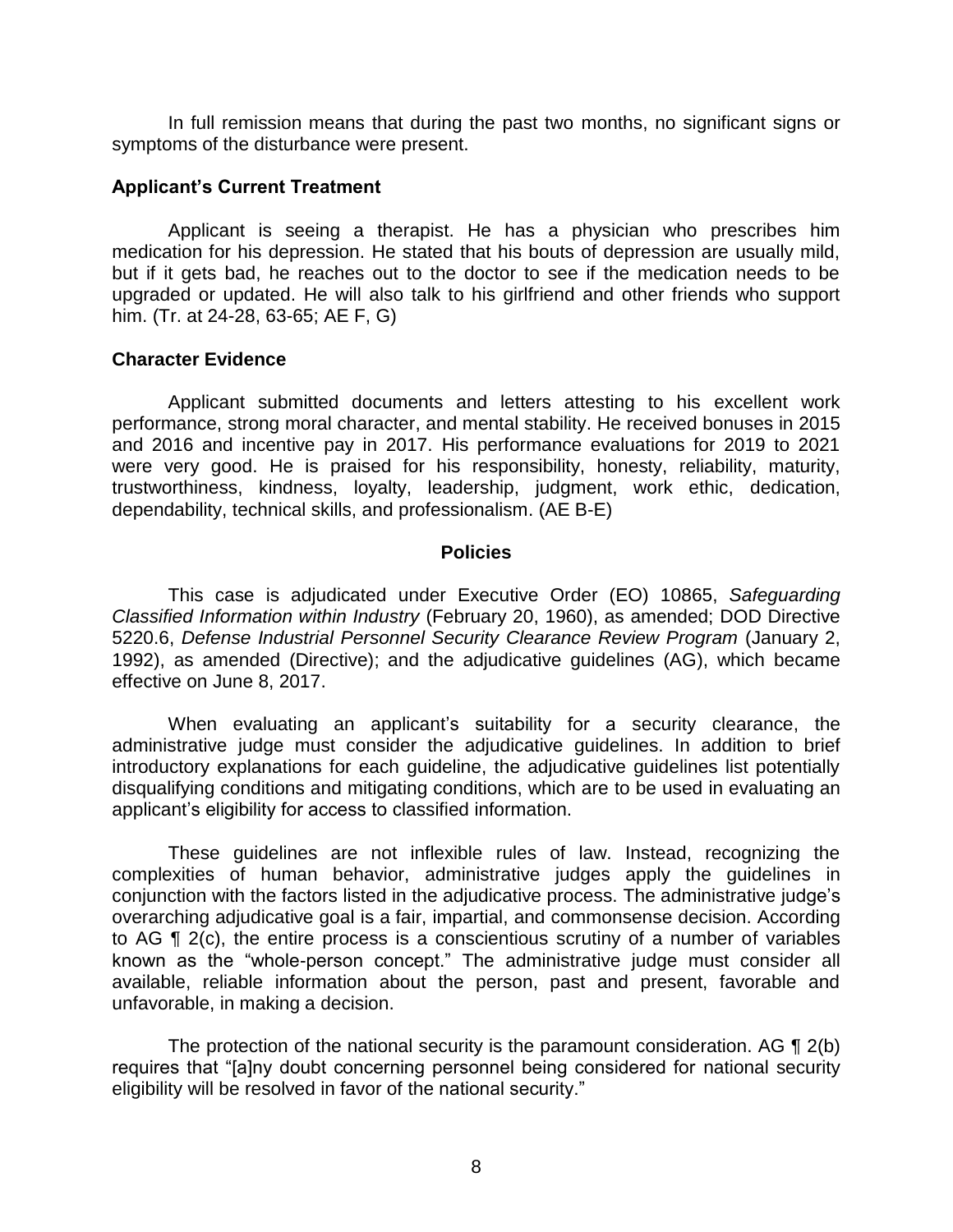Under Directive ¶ E3.1.14, the Government must present evidence to establish controverted facts alleged in the SOR. Under Directive ¶ E3.1.15, the applicant is responsible for presenting "witnesses and other evidence to rebut, explain, extenuate, or mitigate facts admitted by the applicant or proven by Department Counsel." The applicant has the ultimate burden of persuasion to obtain a favorable security decision.

 A person who seeks access to classified information enters into a fiduciary relationship with the Government predicated upon trust and confidence. This relationship transcends normal duty hours and endures throughout off-duty hours. The Government reposes a high degree of trust and confidence in individuals to whom it grants access to classified information. Decisions include, by necessity, consideration of the possible risk the applicant may deliberately or inadvertently fail to safeguard classified information. Such decisions entail a certain degree of legally permissible extrapolation of potential, rather than actual, risk of compromise of classified information.

 Section 7 of EO 10865 provides that adverse decisions shall be "in terms of the national interest and shall in no sense be a determination as to the loyalty of the applicant concerned." *See also* EO 12968, Section 3.1(b) (listing multiple prerequisites for access to classified or sensitive information).

## **Analysis**

## **Guideline I: Psychological Conditions**

The security concern for psychological conditions is set out in AG ¶ 27:

 Certain emotional, mental, and personality conditions can impair judgment, reliability, or trustworthiness. A formal diagnosis of a disorder is not required for there to be a concern under this guideline. A duly qualified employed by, or acceptable to and approved by the U.S. Government, should be consulted when evaluating potentially disqualifying and mitigating information under this guideline and an opinion, including prognosis, should be sought. No negative inference concerning the standards in this guideline may be raised solely on the basis of mental mental health professional (e.g., clinical psychologist or psychiatrist) health counseling.

AG ¶ 28 provides conditions that could raise security concerns. AG ¶ 29 provides conditions that could mitigate those security concerns. The following are potentially applicable:

 28(a) behavior that casts doubt on an individual's judgment, stability, reliability, or trustworthiness, not covered under any other guideline and that may indicate an emotional, mental, or personality condition, including, but not limited to, irresponsible, violent, self-harm, suicidal, paranoid,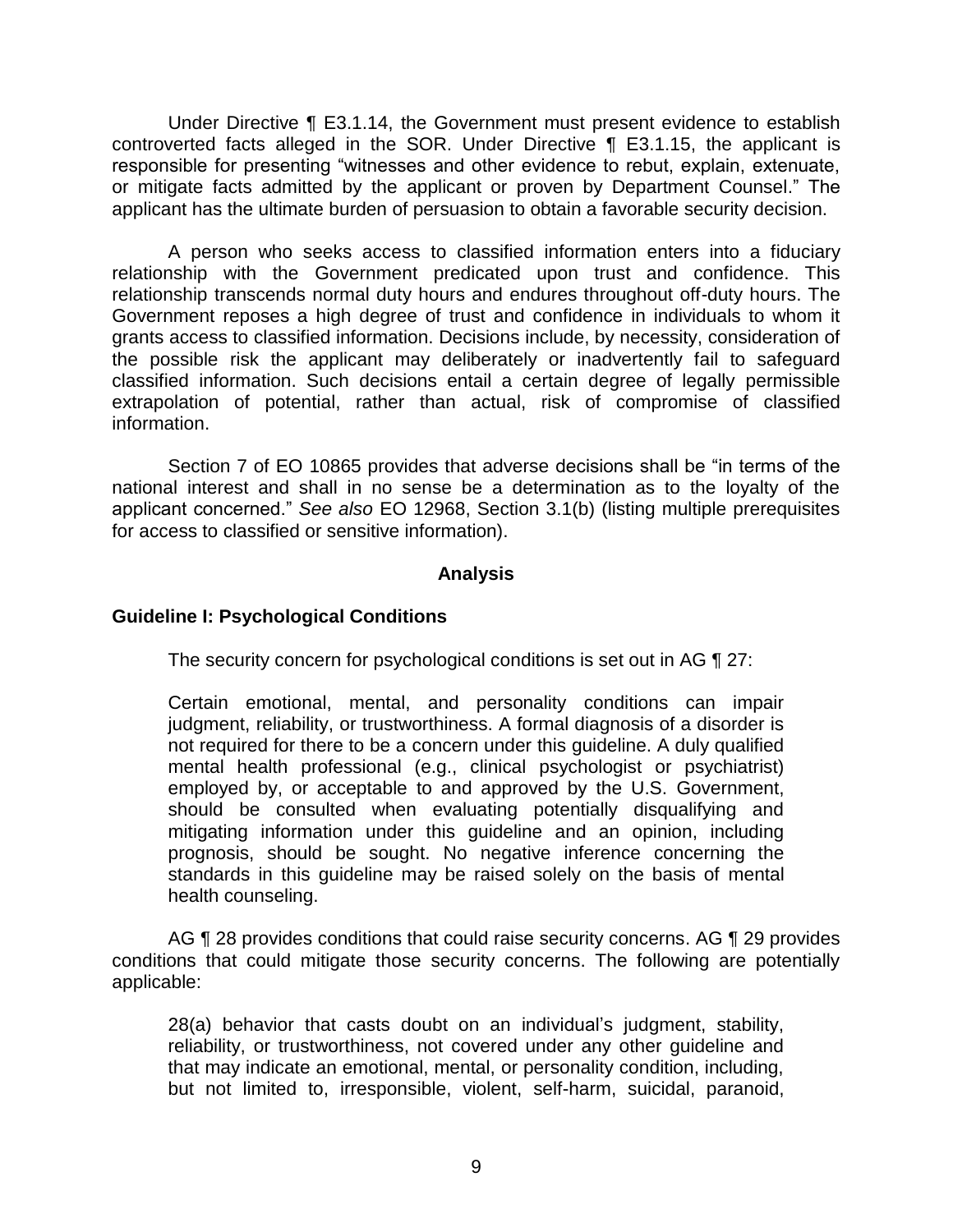manipulative, impulsive, chronic lying, deceitful, exploitative, or bizarre behaviors;

 28(b) an opinion by a duly qualified mental health professional that the individual has a condition that may impair judgment, stability, reliability, or trustworthiness;

28(c) voluntary or involuntary inpatient hospitalization;

 28(d) failure to follow a prescribed treatment plan related to a diagnosed psychological/psychiatric condition that may impair judgment, stability, reliability, or trustworthiness, including, but not limited to, failure to take prescribed medication or failure to attend required counseling sessions;

 29(a) the identified condition is readily controllable with treatment, and the individual has demonstrated ongoing and consistent compliance with the treatment plan;

 29(b) the individual has voluntarily entered a counseling or treatment program for a condition that is amenable to treatment, and the individual is currently receiving counseling or treatment with a favorable prognosis by a duly qualified mental health professional;

 29(c) recent opinion by a duly qualified mental health professional an individual's previous condition is under control or in remission, and has employed by, or acceptable to and approved by, the U.S. Government that a low probability of recurrence or exacerbation;

 29(d) the past psychological/psychiatric condition was temporary, the situation has been resolved, and the individual no longer shows indications of emotional instability; and

29(e) there is no indication of a current problem.

# **SOR ¶ 1.a**

 SOR ¶ 1.a alleges that Applicant received mental health treatment in 2003 for suicidal tendencies, and that he was diagnosed with bipolar I without psychosis and borderline personality disorder. SOR ¶ 1.b alleges that Applicant received mental health treatment in 2019 following his termination for misconduct. Both allegations suffer from the same problem - that receiving mental health treatment raises a security concern. It does not. See AG ¶ 27(a): "No negative inference concerning the standards in this guideline may be raised solely on the basis of mental health counseling."

 Applicant denied receiving mental health treatment for "suicidal tendencies." However, that is not a medical term; the language came directly from Applicant's SF 86. There is no dispute that Applicant was hospitalized for three days in 2003. While that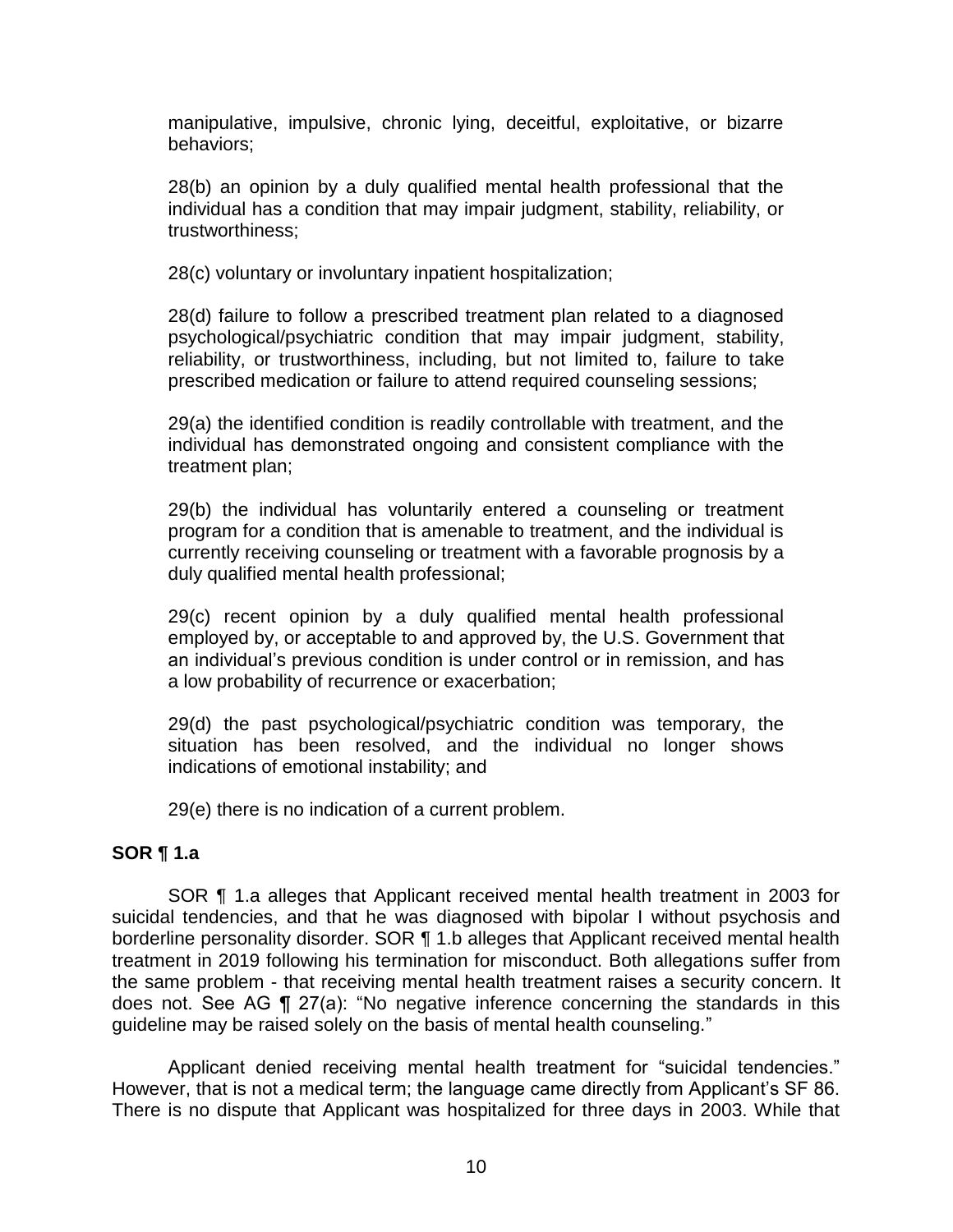was not specifically alleged in SOR 1 1.a, I find it was fairly embraced in the allegation. Moreover, it was alleged in SOR ¶ 1.c. AG ¶ 28(c) is applicable.

 There is some evidence in the DOD CAF psychological evaluation that Applicant was diagnosed at some point with bipolar disorder and borderline personality disorder. She based that on "DOD records" that were not made available for Applicant's hearing. She did not explain when he was diagnosed and under what circumstances. She also reported that "[d]ue to the lack of records and data, it is unclear if [Applicant's] previous diagnoses are accurate." There is some evidence that AG ¶ 28(b) may have been applicable at some point, but there is no evidence that Applicant currently suffers from those disorders. To the extent that AG ¶ 28(b) was applicable; it is also mitigated.

# **SOR ¶ 1.b**

 SOR ¶ 1.b alleges that Applicant received mental health treatment in 2019 treatment does not raise a security concern. Workplace misconduct can constitute guideline, and by definition under AG ¶ 28(a) it cannot be "behavior that casts doubt on an individual's judgment, stability, reliability, or trustworthiness, not covered under any other guideline." As such, the workplace misconduct cannot be used to establish AG  $\P$ following his termination for misconduct. As previously indicated, the mental health behavior that casts doubt on an individual's judgment, stability, reliability, and trustworthiness. However, that behavior is covered under the personal conduct 28(a) as a disqualifying condition. SOR ¶ 1.b is concluded for Applicant.

# **SOR ¶ 1.c**

hospitalizations, the workplace misconduct that is already alleged in SOR 11.b, and SOR ¶ 1.c alleges the DOD CAF evaluation. It arguably also alleges the that Applicant was noncompliant with his online therapist's recommendations.

# **Hospitalizations - AG ¶ 28(c)**

AG ¶ 28(c) is established by Applicant's hospitalizations in 1999 and 2003.

# **Workplace Misconduct - AG ¶ 28(a)**

As discussed above, workplace misconduct cannot be used to establish AG  $\P$ 28(a) as a disqualifying condition.

# **Noncompliance - AG ¶ 28(d)**

SOR **[1** 1.c has the following language: "your online therapist indicated that you were noncompliant with her recommendations." There is a slight, but important difference between the language in the allegation and the language in AG ¶ 28(d), which requires "a prescribed treatment plan" and not just a recommendation. In any event, I accept Applicant's testimony that he was not noncompliant with his therapist's recommendations, he merely switched providers. AG ¶ 28(d) is not applicable.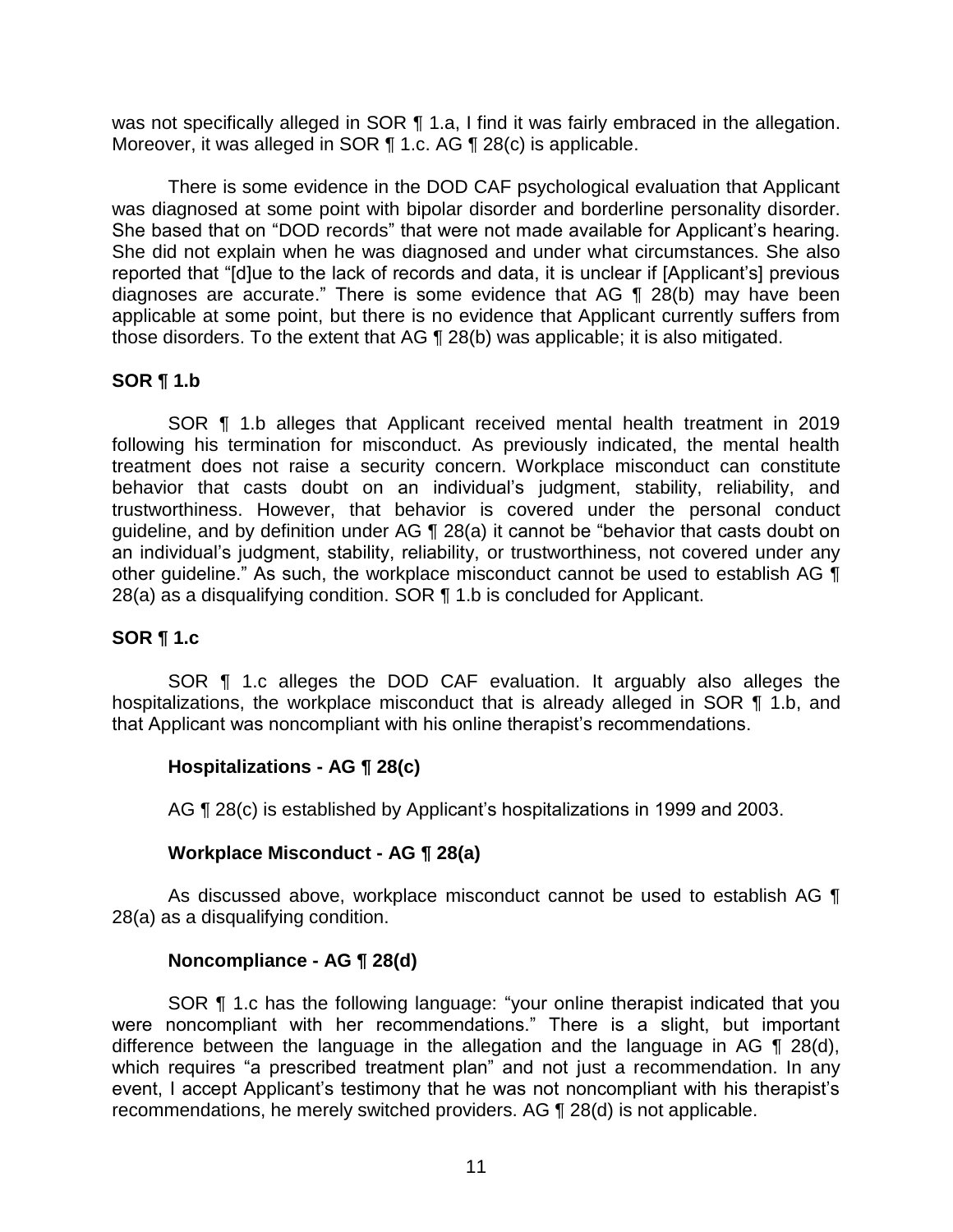### **DOD CAF Evaluation - AG ¶ 28(b)**

 anxiety. She also reported "[Applicant] presents with a psychiatric condition that could pose a significant risk to his judgment, reliability or trustworthiness concerning classified The DOD CAF psychologist diagnosed Applicant with adjustment disorder with information." On its face, that statement is enough to establish AG ¶ 28(b).

 AG ¶ 28(b) requires 1) an opinion by a duly qualified mental health professional that the individual has a condition; and 2) that the condition may impair judgment, stability, reliability, or trustworthiness. Some conditions, such as schizophrenia and delusional disorder (not present in this case), clearly impair judgment, stability, reliability, and trustworthiness, and can be accepted as such without further elaboration by the mental health professional. Other conditions may require elaboration by the mental health professional as to how the condition may impair the individual's judgment, stability, reliability, or trustworthiness.

 There are several issues with the DOD CAF psychologist's opinion. It is unclear what condition the psychologist is referring to. I can only assume it is the diagnosis of adjustment disorder with anxiety. That disorder requires the presence of emotional or behavioral symptoms in response to an identifiable stressor, with the disturbance in longer than six months after the stressor or its consequences have ceased. The DOD CAF psychologist never identified a stressor. The psychologist also never indicated why, unless the stressor was recurrent (e.g., associated with seasonal business crises, unfulfilling sexual relationships) or continuous (e.g., a persistent painful illness with increasing disability, living in a crime-ridden neighborhood), it would still be a problem adjustment disorders beginning within three months of onset of a stressor and lasting no after more than six months have passed.

 For adjustment disorder with anxiety, the DSM-5 states that the symptom of nervousness, worry, jitteriness, or separation anxiety is predominant. The DOD CAF psychologist made a conclusory statement, but she never explained why a disorder with those symptoms is a condition that may impair judgment, stability, reliability, or trustworthiness.

Applicant's psychologist agreed with the DOD CAF psychologist's evaluation that Applicant suffers from a mental health disorder, and that he needs ongoing medication treatment. He disagreed with the DOD CAF evaluator's diagnosis and diagnosed Applicant with major depressive disorder, recurrent episode, in full remission (with medication). I am satisfied that Applicant has a mental health disorder, and I believe it is more likely major depressive disorder than adjustment disorder.

 Of note, from a security clearance perspective, major depressive disorder may raise more concerns than adjustment disorder. The DSM-5 reports that many individuals with major depressive disorder report or exhibit increased irritability (e.g., persistent anger, a tendency to respond to events with angry outbursts or blaming others, an exaggerated sense of frustration over minor events). This is consistent with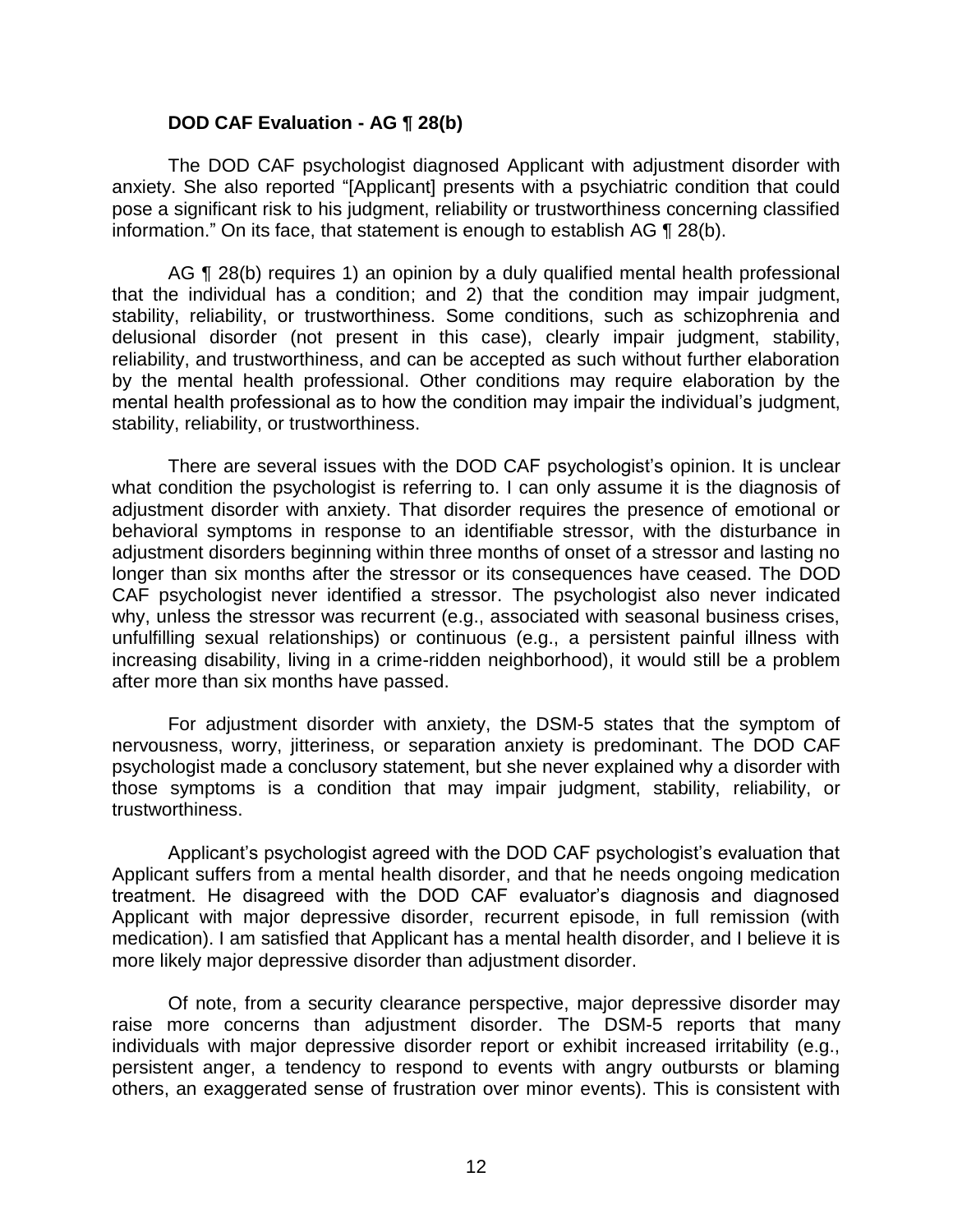Applicant's psychologist's statement that in 2003, Applicant "as a result of his depressed mood, engaged in criminal behavior involving an assault."

 The two psychologists differ on Applicant's conduct, as apparently contained in ROIs that were available to the DOD CAF psychologist and possibly Applicant's psychologist, but not to me. Applicant's psychologist took issue with the "implication that all allegations against [Applicant] are, in fact, accurate and that allegations with which Applicant has disagreed are merely instances of [Applicant] not having 'admitted' to them." I do not agree that it is inappropriate for an evaluating psychologist to use other information to form an opinion or even arrive at conclusions about the accuracy of that information. Unfortunately, in this case I do not have any of those records that would enable me to form my own opinion. Additionally, even if Applicant committed the workplace misconduct, it is difficult for me to attribute that conduct to adjustment disorder. I also note that criminal conduct and workplace misconduct should not be alleged under Guideline I, and the conduct was not alleged under any other guidelines.

 I further note that Applicant was terminated in January 2018, and he has worked for his current employer since about September 2018, but there is no evidence of the recurrence of any problematic conduct. There is evidence that he was a good employee through 2017, and he reported other employees in January 2017, a full year before he was terminated. I also note there is evidence that he has been a good employee for his current company.

## **Conclusion**

 I am satisfied that Applicant has suffered from some form of depression since at least high school. He was hospitalized in 1999 and was arrested and hospitalized in 2003. He was terminated from a job in 2018, but it is unclear if his mental health condition had anything to do with the termination. His work record is otherwise good. I do not find that he was noncompliant with his therapist's recommendations; he simply the identified condition is readily controllable with treatment, and Applicant has demonstrated ongoing and consistent compliance with his treatment plan. AG ¶ 29(a) is changed providers. He is currently in counseling and is prescribed medication. I find that applicable. Psychological conditions security concerns are mitigated.

### **Whole-Person Concept**

Under the whole-person concept, the administrative judge must evaluate an applicant's eligibility for a security clearance by considering the totality of the applicant's conduct and all relevant circumstances. The administrative judge should consider the nine adjudicative process factors listed at AG ¶ 2(d):

(1) The nature, extent, and seriousness of the conduct; (2) the circumstances surrounding the conduct, to include knowledgeable participation; (3) the frequency and recency of the conduct; (4) the individual's age and maturity at the time of the conduct; (5) the extent to which participation is voluntary; (6) the presence or absence of